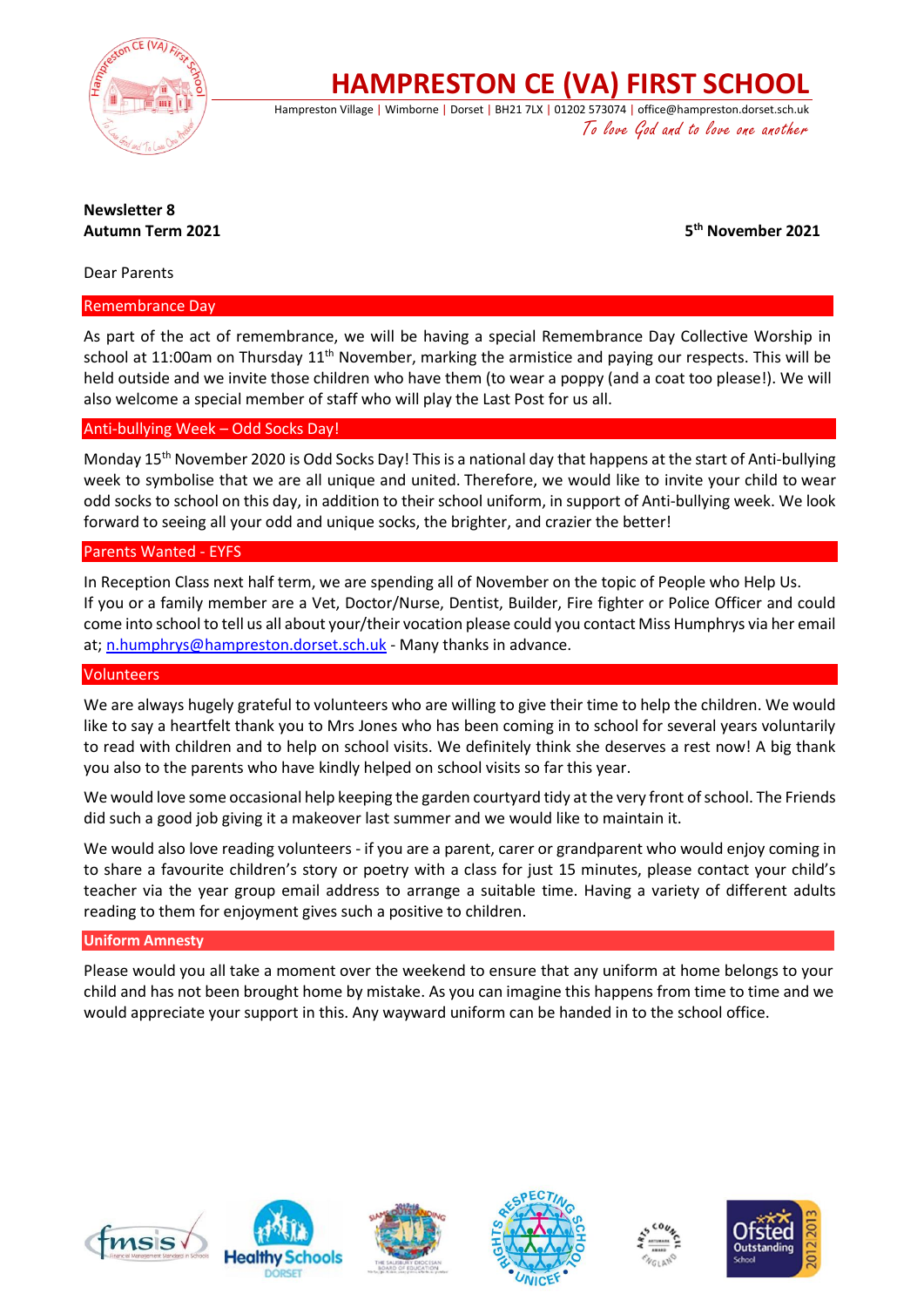| <b>From the Log Books:</b> |  |  |
|----------------------------|--|--|
|                            |  |  |

As a look back at Hampreston's past, here is what was happening at school then:

| November 1865: | Wednesday $8^{th}$ – Captain Biddle came and examined 1st class in mental arithmetic<br>and reading and looked at the copy books and said all was very good.                                                                                                                                                                                                                           |
|----------------|----------------------------------------------------------------------------------------------------------------------------------------------------------------------------------------------------------------------------------------------------------------------------------------------------------------------------------------------------------------------------------------|
| November 1882: | $9th$ – The Miss Pateys visited the school. Received for the school use:<br>6 dozen copy books<br>Form and colour box for infants<br>1 bottle of ink<br>1 quire of blotting paper.                                                                                                                                                                                                     |
| November 1914: | $5th$ – A very wet morning. Owing to an exceptionally heavy shower at a quarter to<br>nine, twenty children arrived wet through ; these were sent home. 71 children<br>remained. Registers were marked. No gardening taken.                                                                                                                                                            |
| November 1920: | 11th – The anniversary of Armistice Day and the burial of the "Unknown soldier" in<br>Westminster Abbey were observed by a two minutes silence at 11.00 o'clock. A short<br>prayer was then said by the Head Teacher followed by the doxology and the national<br>54 anthem. During the lesson, 11.30 to 12.00, a short instruction was given on the<br>meaning of today's ceremonies. |
| November 1927: | $2nd$ – Miss Elliott (welfare nurse) visited the school this morning and examined all<br>the children as to cleanliness.                                                                                                                                                                                                                                                               |

I hope you have a wonderful weekend.

Yours sincerely,<br> $\mathcal{U}\mathcal{U}$ 

**Mr. T. Williams Headteacher**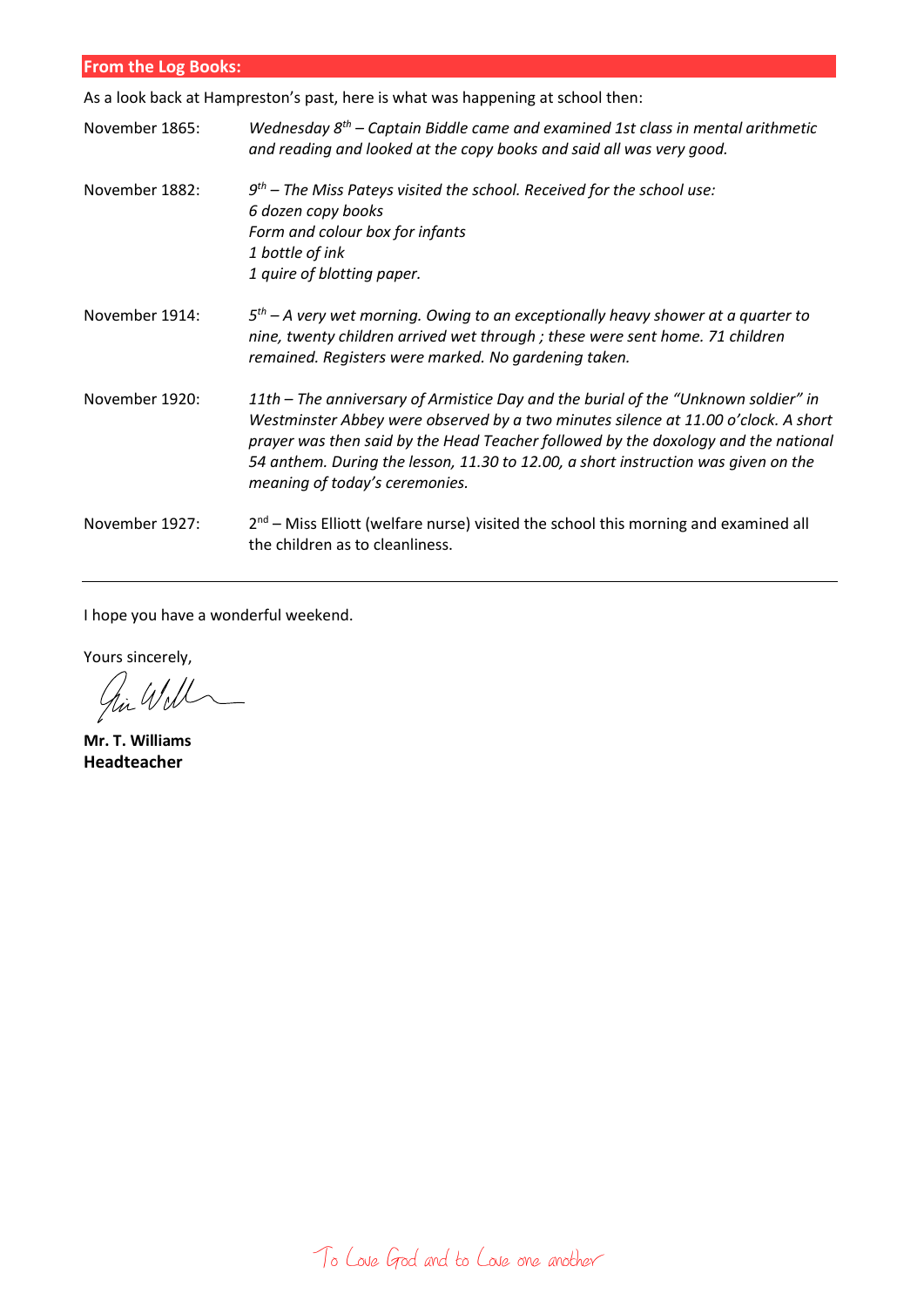# **This Week:**

To help support you at home and to spark conversations about learning, here is what the children have been covering this week.

|                                  | <b>English</b>                                                                                                                                                                                                                                                                                                                                                                                                                                                                                                                                                                                                                           | <b>Mathematics</b>                                                                                                                                                                                                                                                                                                                                                                                                                 |
|----------------------------------|------------------------------------------------------------------------------------------------------------------------------------------------------------------------------------------------------------------------------------------------------------------------------------------------------------------------------------------------------------------------------------------------------------------------------------------------------------------------------------------------------------------------------------------------------------------------------------------------------------------------------------------|------------------------------------------------------------------------------------------------------------------------------------------------------------------------------------------------------------------------------------------------------------------------------------------------------------------------------------------------------------------------------------------------------------------------------------|
| Reception                        | This week in English, we read two People Who Help Us<br>texts about being a Vet and a Firefighter, we used this to<br>learn all about these careers and we now know lots of<br>facts and information including what tools and equipment<br>they have.<br>In our phonics work, we have learnt the sounds f and I<br>before completing a phonic assessment so that we can<br>check the children will be on the appropriate level reading                                                                                                                                                                                                   | In maths, we have problem solved using 5. We planned a<br>5th birthday party with 5 of everything<br>We have also learnt about Bonfire Night and Guy Fawkes<br>and have made lovely firework rockets, firework paintings<br>and a guy paper puppet.                                                                                                                                                                                |
| $\overline{\phantom{0}}$<br>Year | books next week.<br>This week in literacy, the children incorporated adjectives<br>and onomatopoeia into some super poems about<br>fireworks and bonfire night. We also introduced the idea<br>of an acrostic poem, which was a really fun challenge.                                                                                                                                                                                                                                                                                                                                                                                    | In maths, we have consolidated our subtraction skills and<br>worked on some word problems. Year 1 also built on their<br>comparing numbers topic by comparing simple number<br>sentences using > > They managed this extremely well.                                                                                                                                                                                               |
| Year <sub>2</sub>                | This week in English we have been learning about the<br>Great Fire of London. We have sequenced the events and<br>have started planning our own diary in the style of Samuel<br>Pepys, the children have come up with some excellent<br>descriptions of what it would be like to wake up and find<br>London on fire!                                                                                                                                                                                                                                                                                                                     | In Maths we have been using the column method to add<br>and subtract tens and add 2 digit and 1 digit numbers. The<br>children have used a range of resources to practice these<br>skills. We have experimented with different resources to<br>find out the best way to solve calculations.                                                                                                                                        |
| S<br>Year                        | Year 3 have got off to a crackling start with descriptive<br>firework writing. We are focussing on building a sentence<br>correctly using a clause/conjunction/clause/full stop.<br>Commas are being used to separate adjectives. Our whole<br>class text is Will Solvit and the Deadly Gladiator, which is<br>proving a very popular time travelling adventure! We will<br>be learning further homophones for spellings this week.                                                                                                                                                                                                      | In Maths, we are working on addition and subtraction<br>using exchange in the ones and tens column. A short,<br>recorded demonstration of the method will be on Seesaw<br>on Friday, so you can practise at home to help your child<br>gain confidence. Please keep going to make sure your child<br>is secure with their number bonds to 20 and their 3 x and 4<br>x table. Thank you!                                            |
| Year <sub>4</sub>                | It has been great to get back to learning this week and the<br>children have certainly taken this in their stride! Thank you<br>to all of the families that made their own Stonehenge over<br>half term. The children loved looking through these and<br>talking about the fun that they had in creating them.<br>In English lessons this week we have been focussing on the<br>range of interesting and descriptive language that you find<br>in poetry. The children used similes and metaphors to<br>describe themselves and others; chose powerful verbs to<br>describe animals and answered comprehension questions<br>about poems. | In maths we have looked at using the column method to<br>solve subtractions using 4-digit numbers. The children<br>have thought carefully about when they might need to<br>EXCHANGE (we do not say 'borrow' any more) and how to<br>do this. We also started to use our knowledge of<br>commutativity (being able to change the order of numbers<br>in a problem without changing the result) to solve missing<br>number problems. |

To Love God and to Love one another